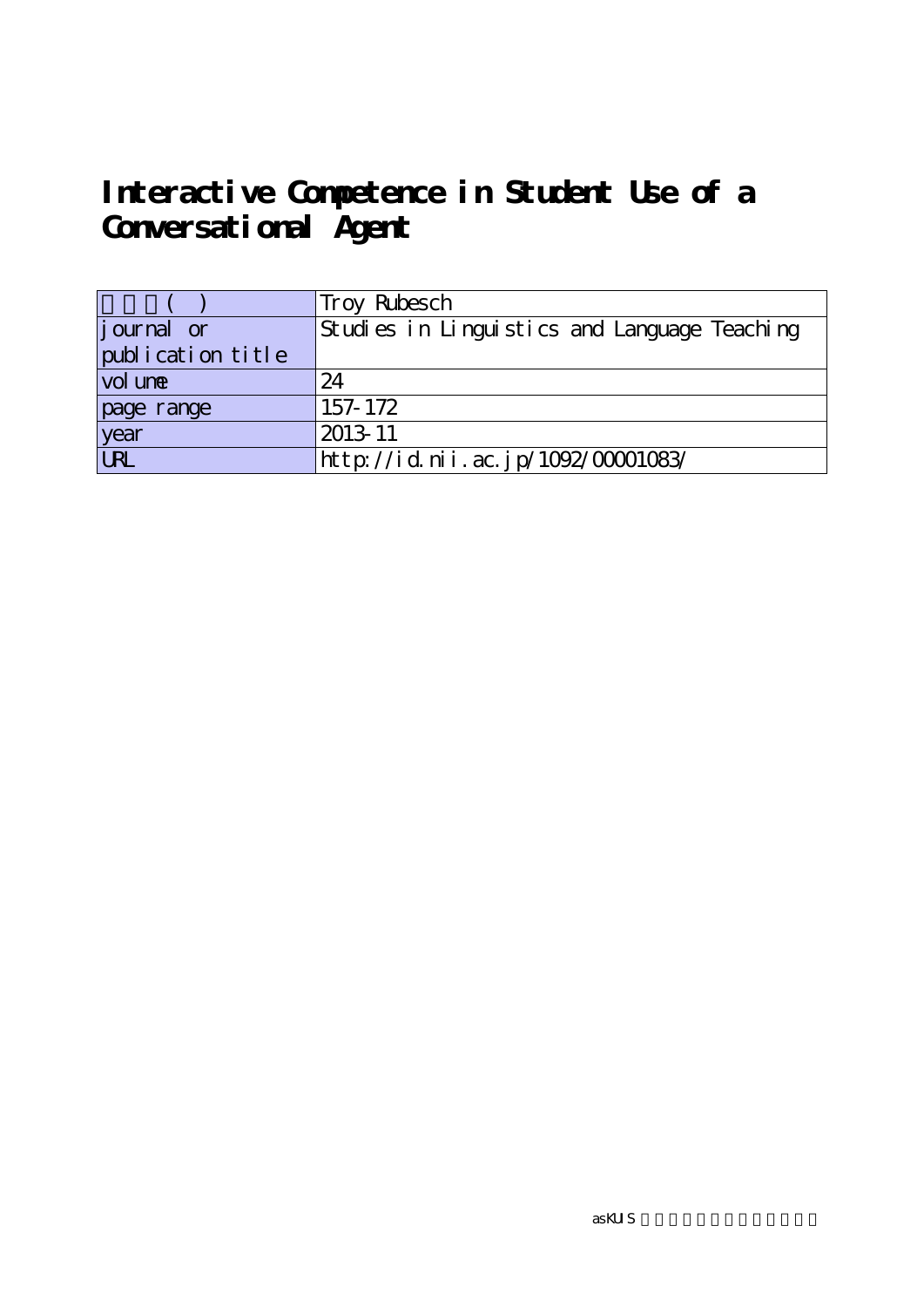# **Interactive Competence in Student Use of a Conversational Agent**

# **Troy Rubesch**

#### **Abstract**

In the past several years, there has been debate among Computer Assisted Language Learning (CALL) researchers regarding the usefulness of conversational agents (chatbots) as language learning tools. Some researchers highlight their potential to provide practice in the target language, while others decry the shortcomings of the technology. This exploratory study investigates the features of student text conversations with a chatbot-based virtual agent. Conversation transcripts from an entire school year of use were coded, analyzed, and compared to current ACTFL proficiency guidelines. Results showed that students often demonstrated degrees of linguistic competence which allowed them to engage in relatively cohesive interactions with the conversational agent.

# **Introduction**

Conversational agents are computer programs which simulate text-based chat using natural language as input and output. The website *chatbots.org* lists over 150 synonyms for these programs such as: natural language dialog systems, machine conversation systems, and, most commonly, chatbots ("Chatbots.org," n.d.).

Most chatbots scan user-inputted text for keywords then reply from a catalog of matched responses. Since their conception, this relatively simple design has been shown to foster remarkably authentic interactional experiences which are quite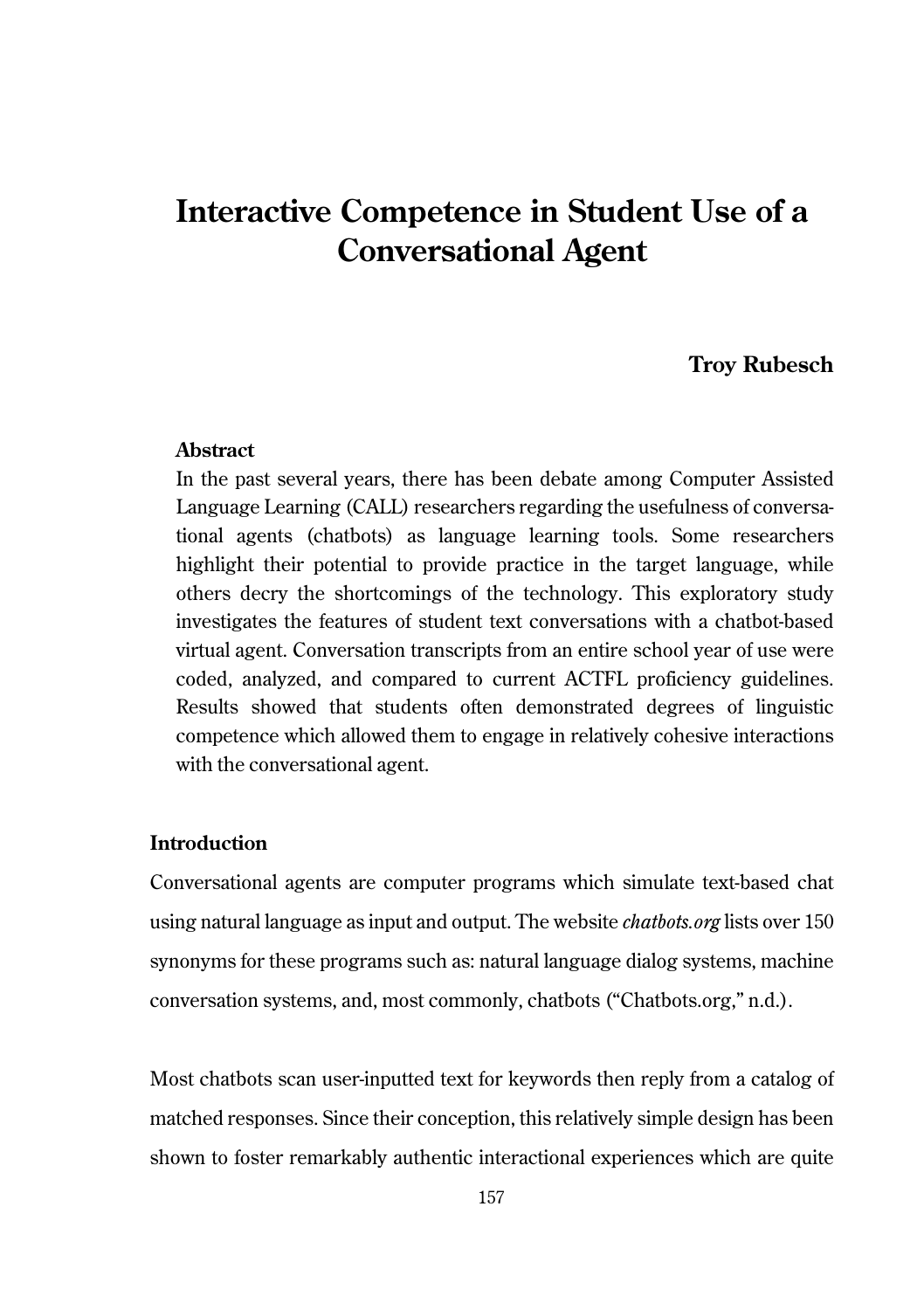similar to synchronous text-based chat with a human interlocutor (Weizenbaum, 1966). Chatbots are often cited as a future trend in language learning due to their ability to provide endlessly patient conversation opportunities to foreign language learners, (e.g. Blake, 2008; Coniam, 2008; Fryer, 2006, p. 34; May, 2005; Zhao, 2005, p. 17).

# **Chatbots as information resources**

In corporate settings, chatbots are increasingly used as virtual information service agents. Multinational corporations as diverse as Coca-Cola, Dell, Ikea, L'Oriel, McDonalds, and Xerox have used these automated online agents to promote their products and services while answering frequently asked questions in real time.

In educational settings, Rubesch (2012) demonstrated that chatbots can be used on a voluntary basis to provide both information and conversation practice for self-access center users. Similarly, research conducted on chatbots as virtual tour guides (e.g. Kopp, Gesellensetter, Krämer, & Wachsmuth, 2005; Santangelo, Augello, Gentile, Pilato, & Gaglio, 2006), virtual teaching agents (e.g. Rodriguez et al., 2008) and virtual library service agents (e.g. Allison, 2012; Anderson, 2004; Dent, 2007; Rubin, Chen, & Thorimbert, 2010) has shown that chatbots can be designed to inform and educate in a variety of settings.

#### **Chatbots and language learning**

The past several years have seen increasing interest in using chatbots as language learning resources, but only a handful of empirical studies exploring this potential have been published. Reviewing the research on chatbots and language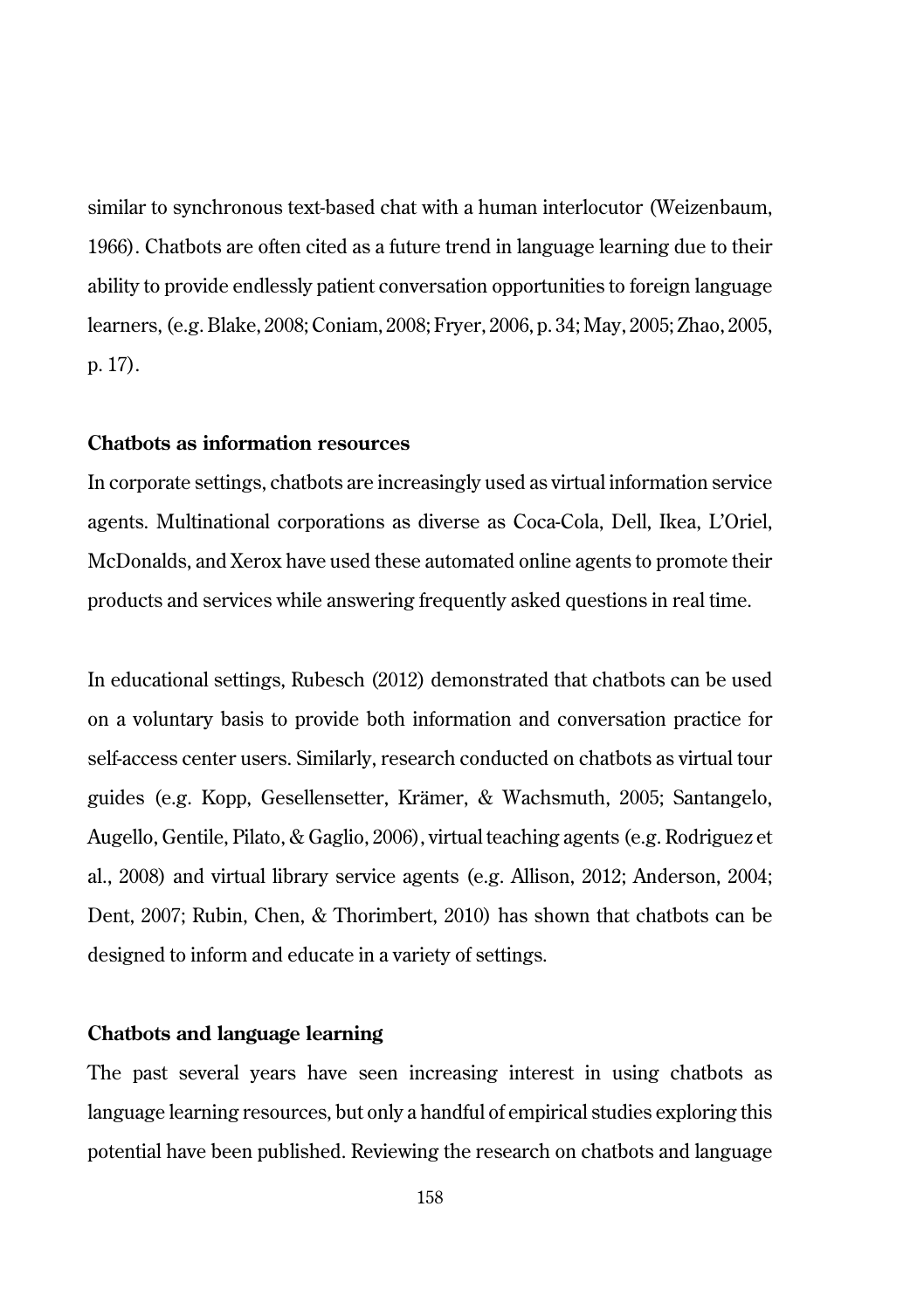learning reveals a gap between studies which highlight students' high interest and motivation in regards to conversing with chatbots for language practice on the one hand, and the often frustrating shortcomings of chatbots as language acquisition tools on the other.

From the few empirical studies published, it is apparent that language students are often highly interested in using chatbots to practice the target language. Jia (2004, p. 2101) found Chinese students to be "very interested" in a web-based chat partner for practicing German and English. Sha (2009, p. 278) found that users "showed strong interest" in interacting with chatbots with 73% of the of the study's participants wanting to continue conversing with their chatbot at home. Fryer and Carpenter (2006) demonstrated chatbots potential to reduce communication anxiety in Japanese university English language learners. In their study, 85% of 211 first and second year Japanese university students reported they felt more comfortable chatting in English to a computer than to a human. Previous research at the English Language Institute at Kanda University of International Studies (KUIS) has also demonstrated students' positive attitudes in interacting with chatbots for language practice (Lehtinen, 2008).

While the above studies show that students find chatting with computer programs to be enjoyable, comfortable, and interesting, other CALL research reveals the shortcomings of the keyword-based pattern matching response system used by most chatbots. Coniam (2008), for example, evaluated six chatbots on their ability to coherently converse with EFL students. Coniam concludes that, linguistically, chatbots have "a long way to go" before they will be able to provide robust language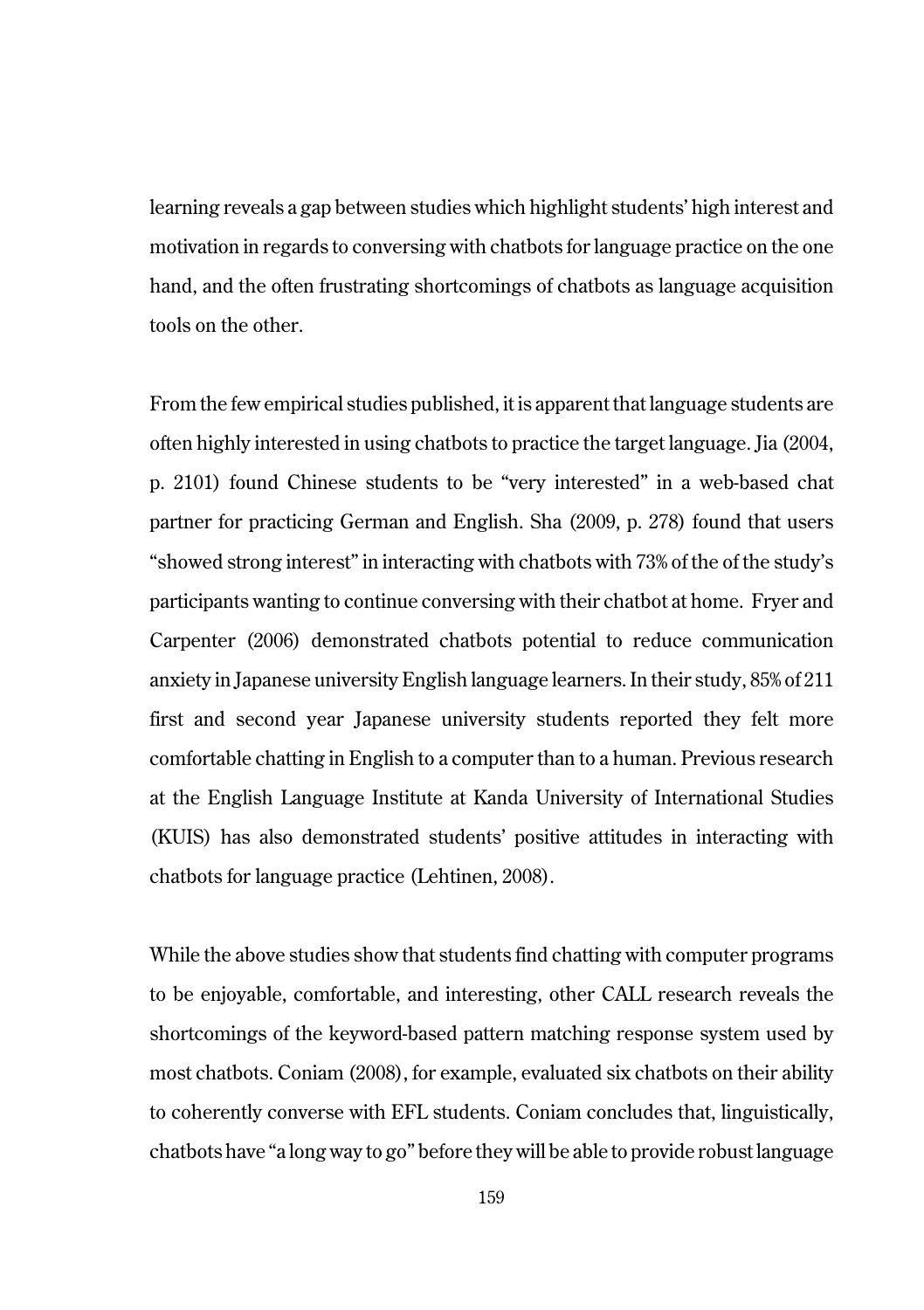practice opportunities. Other researchers concur with this opinion. Chantarotwong (2005) reports that "responses of most chatbots are frequently predictable, redundant, lacking in personality." Jia's study of thousands of conversations with a conversational agent designed for language practice revealed that users often find that the computer's responses are "mostly repeated and irrelevant with the topics and context and the program doesn't understand the language at all" (2004, p. 1201).

So, there appears to be a disconnect in the findings of studies revealing the clear interest of language students in using chatbot technology for language practice and the shortcomings of the technology in terms of their usefulness. That is, conversational agents are perceived as engaging and enjoyable by users, yet also seen as unsuitable conversation partners by some researchers.

Still, the potential of this technology remains manifest. As most EFL learners have limited opportunities to interact with English speakers, chatbots can provide language practice that approximates natural online chat with another human. Coniam (2008) states that "the value of chatbots for language learning is clearly apparent: they have the potential to provide a convenient chatting environment for learners to conduct authentic conversations in the target language." Fryer and Carpenter (2006) point out that "chatbots could provide a means of language practice for students anytime and virtually anywhere." Lehtinen (2008) discusses chatbots' potential for "improving students' confidence in interacting in English."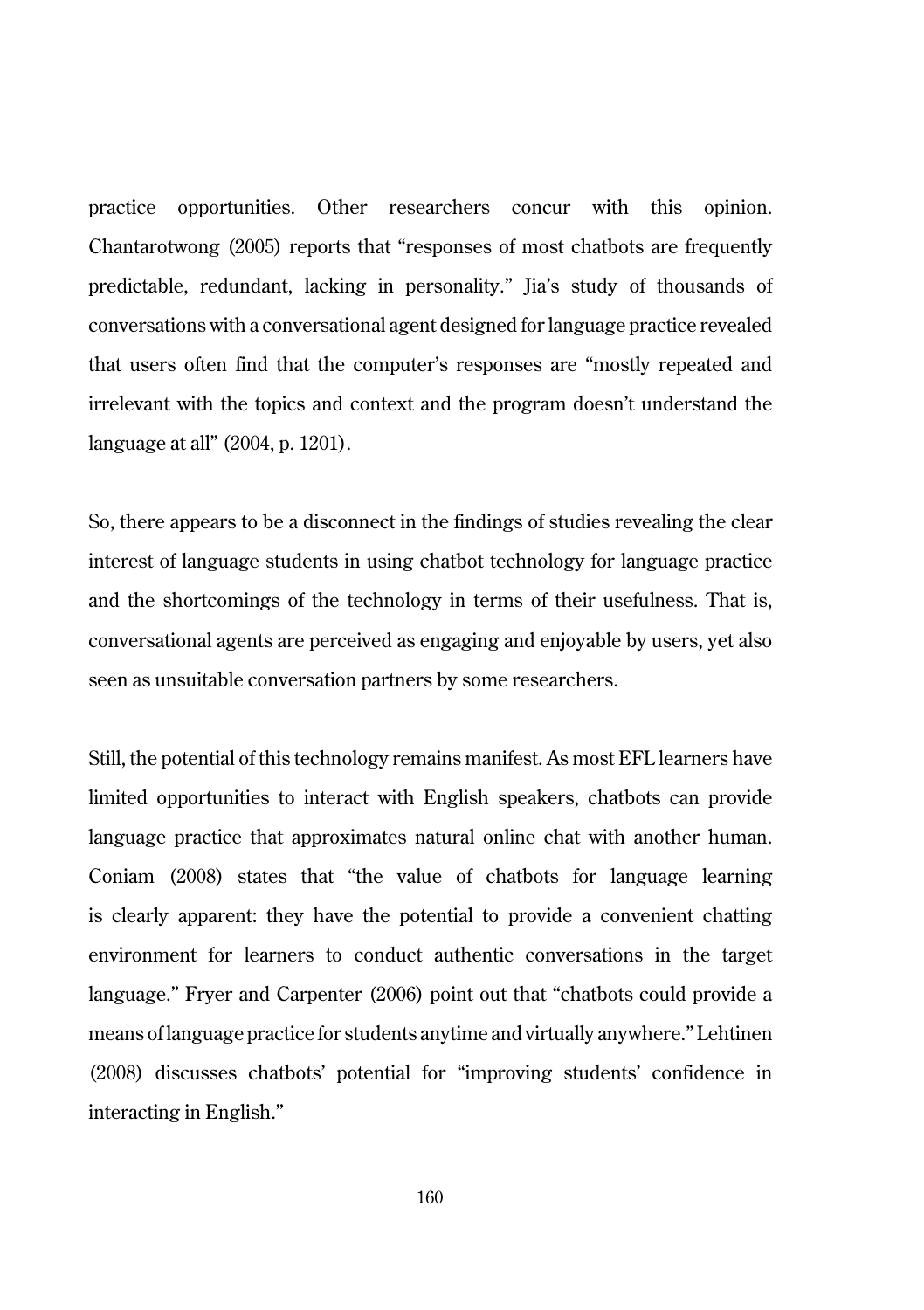As the debate about chatbots' place in language learning continues, the current study sets out to examine how language students actually interact with chatbots.

Fifteen years ago, a study was undertaken to answer similar questions about synchronous chat. In a pioneering study of the pedagogic potential of synchronous chat (referred to as computer-assisted classroom discussion, or CACD), Chun (1998) examined how first-year university students of German interacted within such chats. At the time of the study, synchronous text chat was a relatively new technology and little had been published with regard to learner's discourse functions or language competence while interacting within chats. Chun compared the output of students' chat sessions to accepted language proficiency guidelines, hypothesizing that using CACD would provide students with the opportunity to use a variety of discourse structures and speech acts. She concluded that computer-assisted classroom discussion provided "excellent opportunities for foreign language learners to develop the discourse skills and interactive competence advocated by the ACTFL Proficiency Guidelines" (1998, p. 72).

As conversations with chatbots are designed to simulate synchronous text-based chat between human interlocutors, it makes sense to evaluate them with similar criteria. Therefore, a replication of the methods of Chun's study was undertaken to answer the following research question:

Which elements of functional and interactive competence do students meet when voluntarily conversing with chatbots?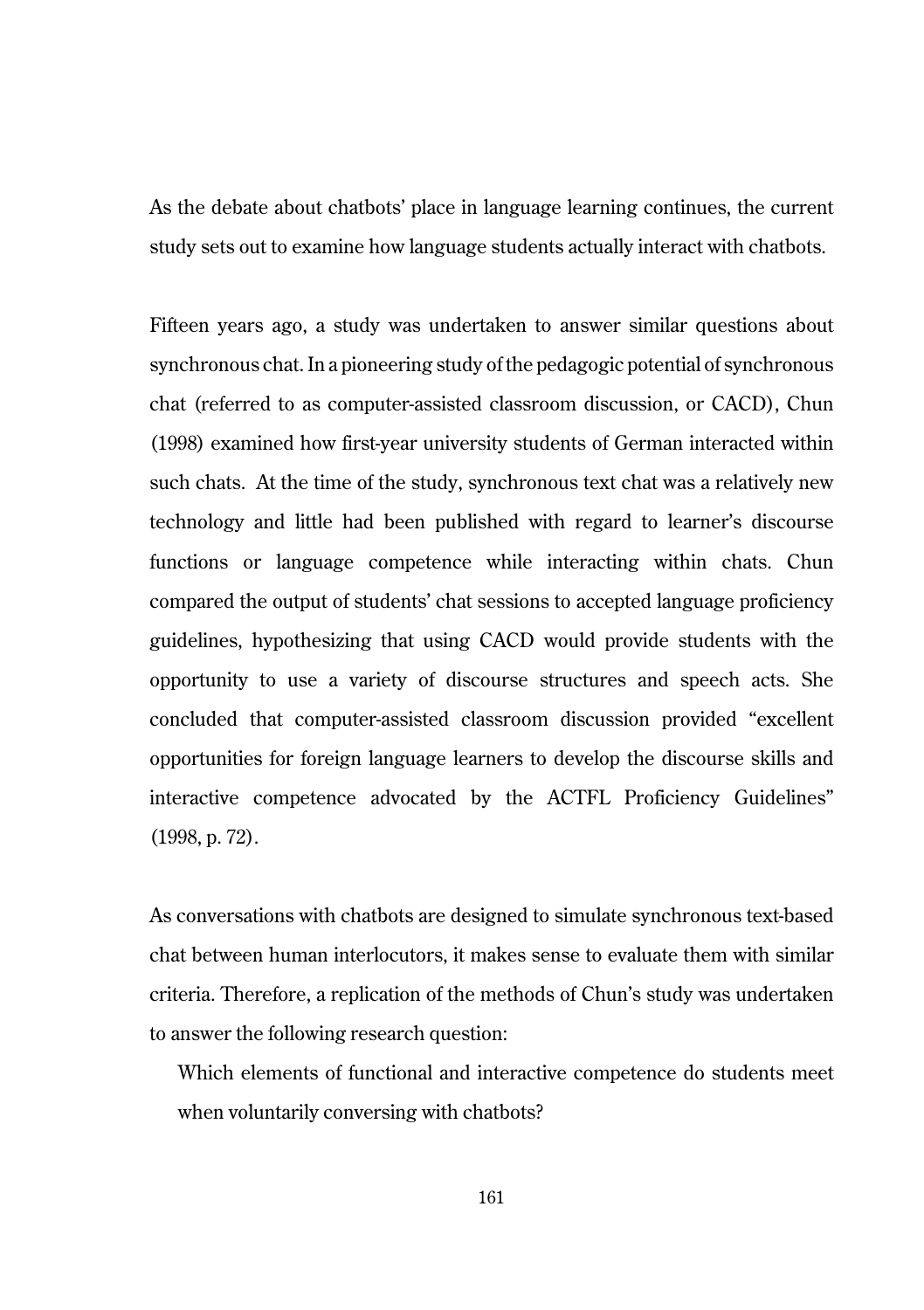### **Method**

In the 2010-2011 school year, with the cooperation of KUIS' Self-Access Learning Centre (SALC) administration and staff, the researcher created and piloted a conversational agent named "SALC-bot" (currently accessible on the *www.elisalc.org* website). SALC-bot is a semi-animated chatbot constructed on the popular *inf.net* platform. While chatbots have been used in libraries and other educational institutions in the past, SALC-bot is the first known instance of a conversational agent representing a self-access center.

SALC-bot's purpose is threefold. First, it provides KUIS students with information about SALC services and resources. Secondly, it offers generalized advice for self-directed language learning. Thirdly, it provides an opportunity for authentic and engaging interaction in English. Similar to the corporate information service agents mentioned above, it represents a "virtual face" of the SALC and acts as a student resource by answering frequently asked questions and providing language practice.

While a complete account of the design, programming, and piloting of SALC-bot can be found in a previous article (Rubesch, 2012), a very brief description follows. SALC-bot's personality is one of an enthusiastic SALC user and is based on focused pilot sessions and focus-group interviews with seven SALC student staff members and four SALC assistant directors. Its recommendations of SALC services, resources, and facilities are based on the usage statistics drawn from SALC records. It is specifically programed to answer questions related to the SALC at KUIS as well as provide friendly conversation and advice and it is updated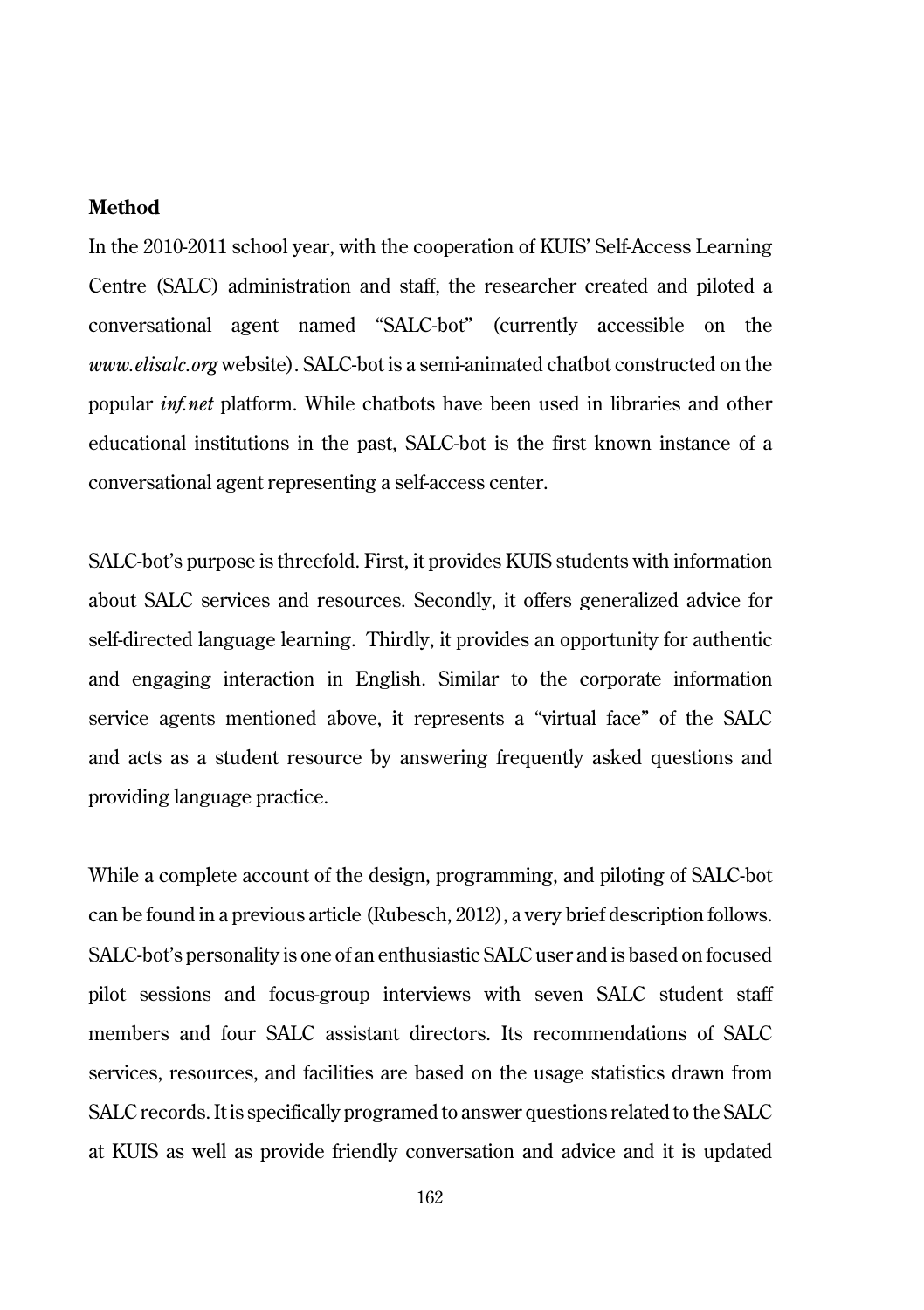regularly based on transcripts of previous conversations.

SALC-bot was launched in April 2011 and has been continuously used since. For the study, SALC-bot was imbedded into the front page of the SALC's "Let's Study English" website. Site users were invited to "chat with SALC-bot" by clicking on a colorful robot avatar on the top-right of the page (see Figure 1). When a user clicked the avatar, the SALC-bot page would open and the user would be informed about the project with the following announcement: "SALC-bot is a friendly computer program that can chat about the SALC, learning English, and many other topics. If you agree, SALC-bot will save your conversation for a study about how students use chatbots." Users were also given the researcher's contact email address should they want more information about the study. The page also included some basic advice for chatting with SALC-bot: "Type in complete sentences; SALC-bot cannot understand bad spelling or bad grammar; SALC-bot can chat about anything, especially the SALC and learning English."



**Figure 1.** SALC-bot avatar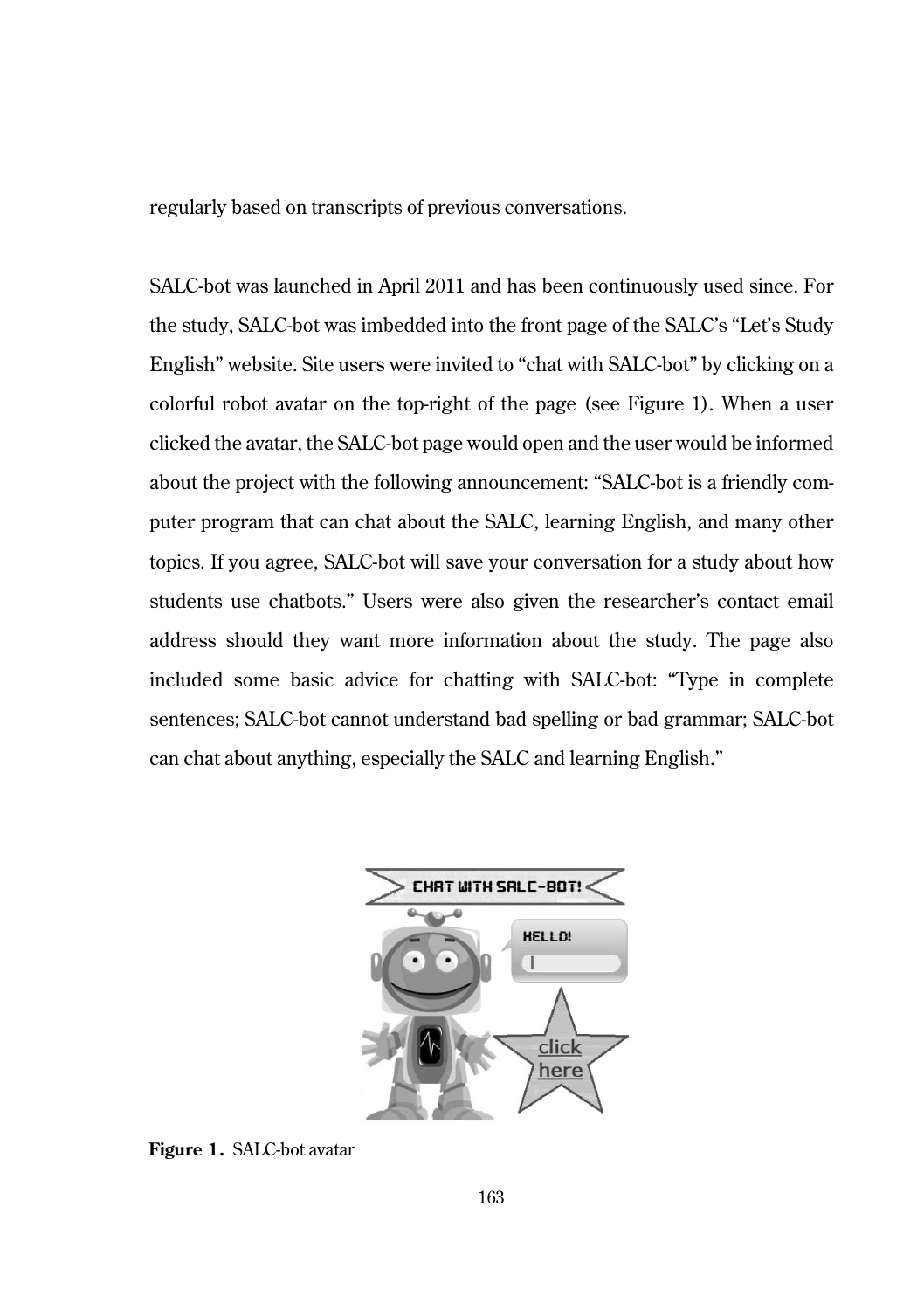While the chatbot was freely accessible by anyone using the "Let's Study English" website, conversational transcript data was only collected from users identifying themselves as both: 1. Students of English at KUIS and 2. Willing participants in the study (an explanation of the study was again provided in English and Japanese at the beginning of each chat session).

Over the course of the school year (April, 2011 through March, 2012), 113 student conversations were logged. Following Chun's procedures, transcripts of these conversations were coded and analyzed to analyzed to identify the language discourse functions of comments based on the 2012 ACTFL Intermediate Level Speaking Proficiency Guidelines (ACTFL, 2012) (see Table 1).

| 2012 ACTFL Intermediate Level Speaking Proficiency Guidelines (excerpted) |                                                                                                                                                                                                                                                                                              |
|---------------------------------------------------------------------------|----------------------------------------------------------------------------------------------------------------------------------------------------------------------------------------------------------------------------------------------------------------------------------------------|
|                                                                           | <b>Converse with ease and confidence when dealing with routine tasks and</b><br>social situations.                                                                                                                                                                                           |
|                                                                           | <b>Exchange information</b> related to their work, school, recreation, and areas of<br>competence; personal information related to self, family, home, daily activities,<br>interests and preferences; as well as physical and social needs, such as food,<br>shopping, travel, and lodging. |
|                                                                           | <b>Ask a variety of questions</b> when necessary to obtain simple information to satis-<br>fy basic needs, such as directions, prices, and services.                                                                                                                                         |
|                                                                           | <b>Express personal meaning by creating with the language</b> , in part by<br>combining and recombining known elements and conversational input to produce<br>responses typically consisting of short statements and discrete sentences and<br>strings of sentences.                         |
|                                                                           | <b>Narrate and describe</b> in all major time frames using connected discourse.                                                                                                                                                                                                              |

**Table 1** 2012 ACTFL Intermediate Level Speaking Proficiency Guidelines (excerpted)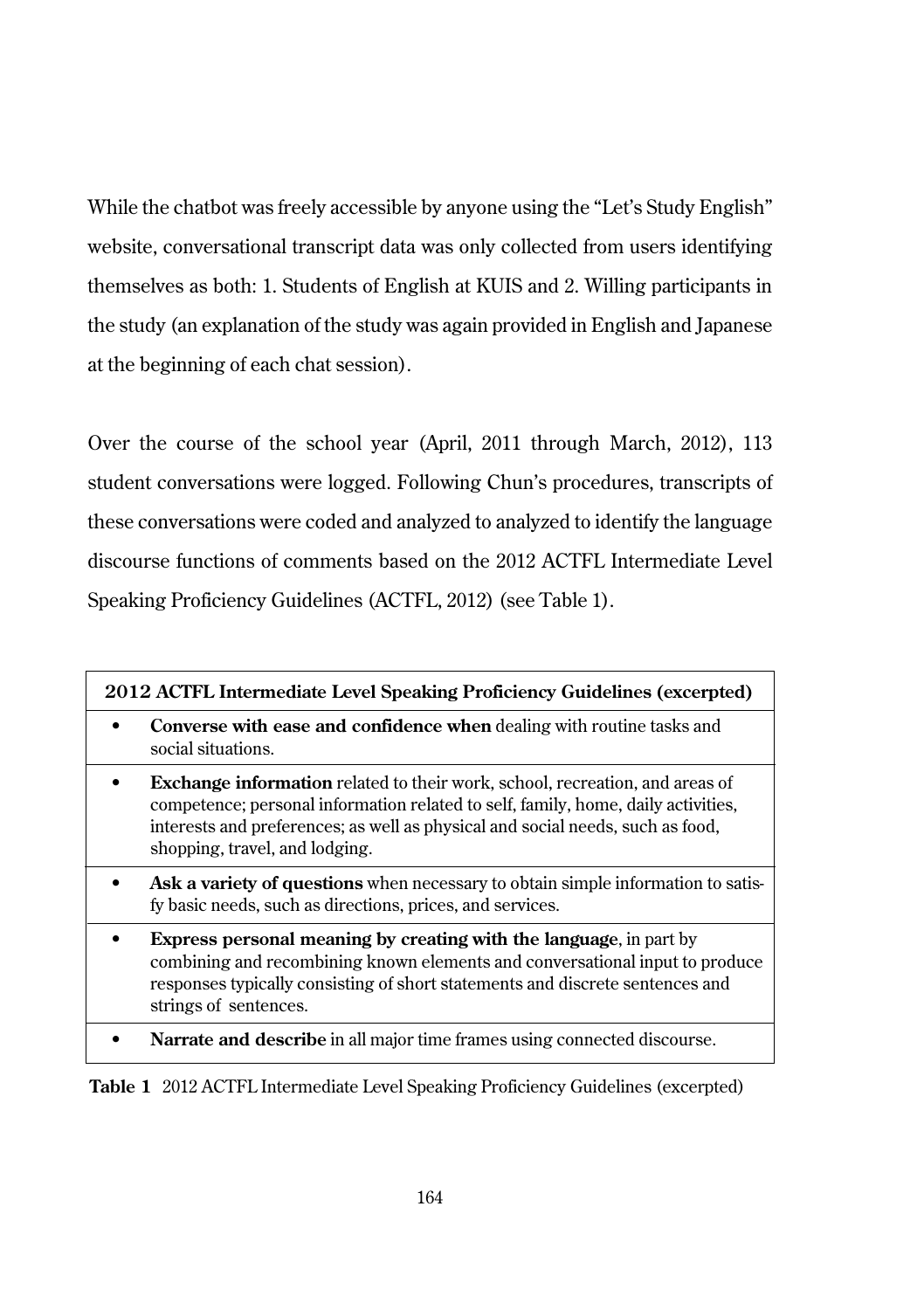# **Results**

Over the one-year period of the study, English students at KUIS voluntarily engaged in hundreds of text conversations with SALC-bot. Results indicate that students exhibit competence in a variety of linguistic functions identified by the ACTFL Intermediate Level Speaking Proficiency Guidelines which will be examined in turn.

The following section discusses the ACTFL Guidelines in turn. To protect anonymity, the users' names have been removed and the generic term "User" has been applied to each user. To demonstrate the breadth of the conversations, each of the excerpts is taken from a different conversational transcript.

• **Guideline: Converse with ease and confidence** when dealing with routine tasks and social situations.

While the transcripts show many examples of disjointed conversations and users describing their confusion (e.g. "What do you mean?" and "I don't understand"), there are also large numbers of fluent conversational exchanges where users display capable conversational skills. Evidence of ease and confidence in conversation exemplified in the following three separate exchanges:

**SALC-bot:** That's great, User, What would you like to talk about? **User:** About you!

**SALC-bot:** I am a chatbot who knows about the SALC and the Let's Study English website. What would you like to know? I'm happy to help!

**User:** Are you a human being?

**SALC-bot:** Nope! I'm an inf.

**User:** Do you want to be a human?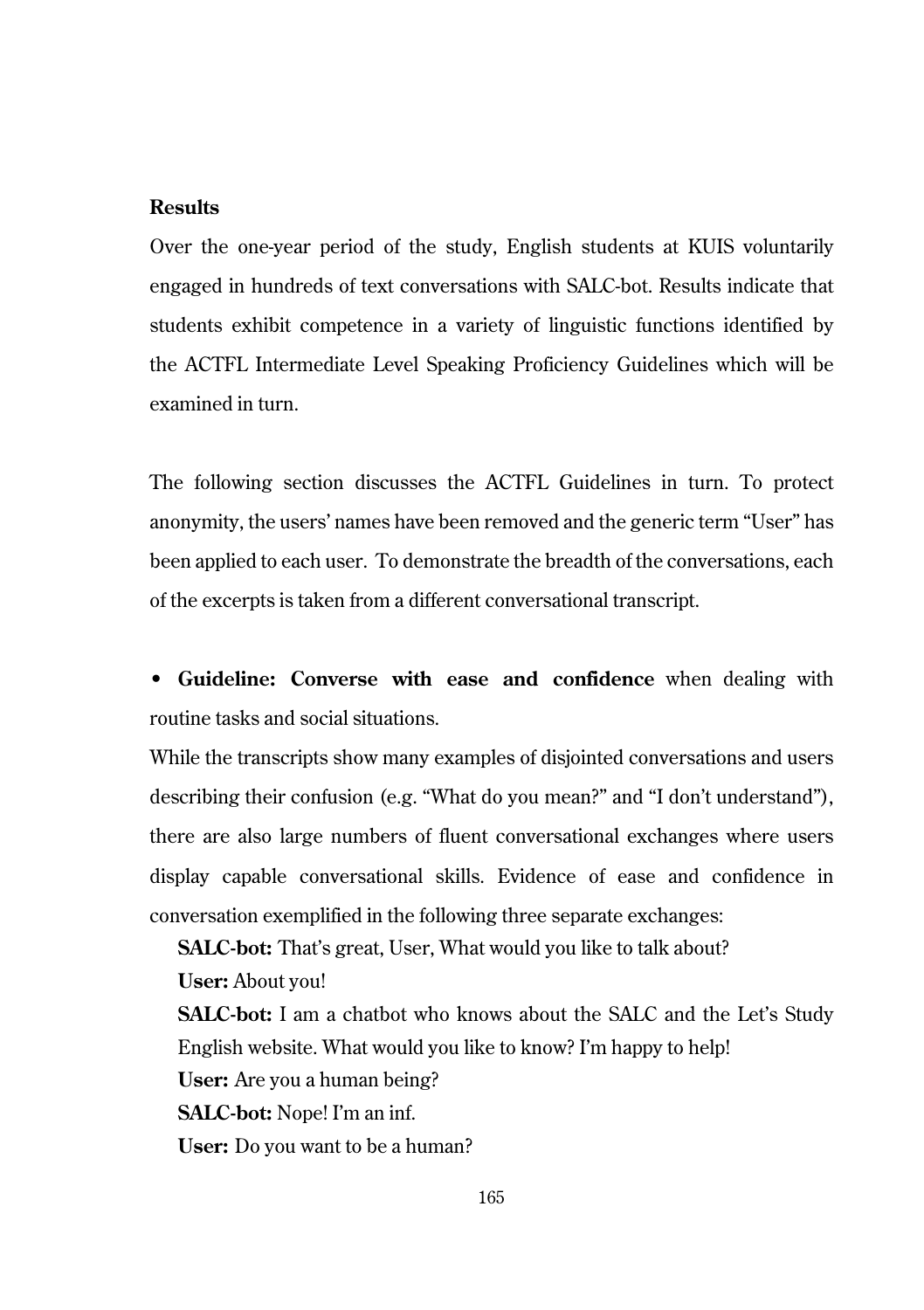**SALC-bot:** Not forever. It would be an interesting experiment to become human for a day, but I rather like being a robot.

**User:** What do you like?

**SALC-bot:** The Internet is great because you get to talk to lots of different people.

**SALC-bot:** Do you have a blog?

**User:** No, I havent.

**SALC-bot:** Do you ever read blogs?

**User:** Yes. I love read and check blogs out.

**SALC-bot:** What is the topic of your favourite blog?

**User:** I like science blog.

**SALC-bot:** It's interesting to read about new developments in science and technology.

**User:** Absolutely. Especially after big earthquake on March 11, science become more important.

**SALC-bot:** I would love to be a scientist, discovering and inventing new things. **User:** Science always gives me great impressions.

**SALC-bot:** Do you think there is life on other planets?

**User:** Yes.

**SALC-bot:** Do you think we'll ever encounter aliens?

**User:** I'm not sure.

**SALC-bot:** It's a tough question. If we do meet aliens, do you think they will be friendly?

**User:** No.

**SALC-bot:** I hope you're wrong. That could be a problem.

**User:** Aliens are scarely!

**SALC-bot:** Aliens are most often found in futuristic stories, just like robots.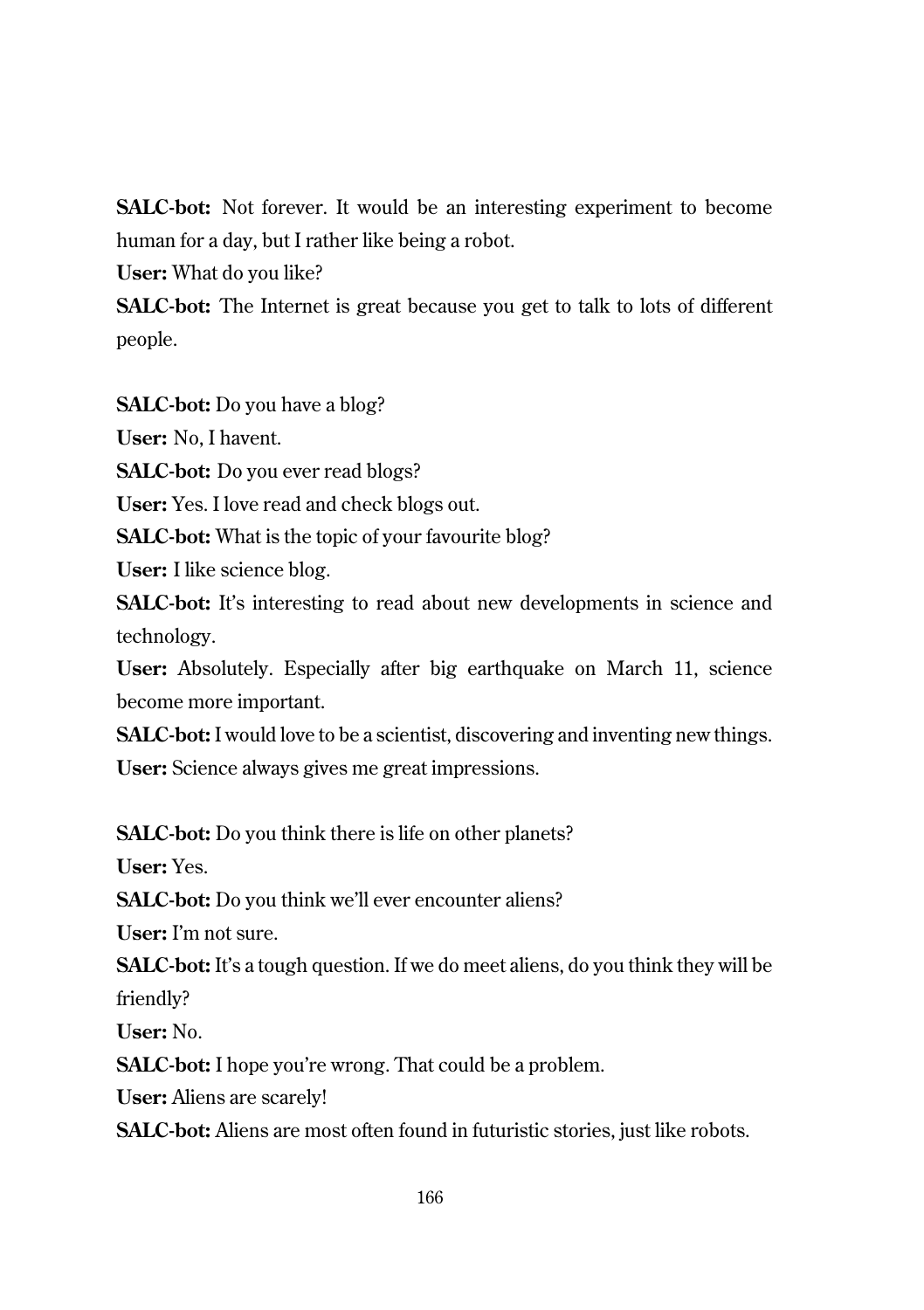**User:** Are there people who have ever seen aliens? **SALC-bot:** There may be, there may not be, I couldn't say exactly. **User:** You don't know details, right? **SALC-bot:** I'm always interested in learning, that's my purpose. **User:** You're so intelligent!

• **Guideline: Exchange information** related to their work, school, recreation, and areas of competence; personal information related to self, family, home, daily activities, interests and preferences; as well as physical and social needs, such as food, shopping, travel, and lodging.

Evidence of this is very common in the transcript data as SALC-bot was programed to elicit casual conversation from students. The following are typical examples of different students discussing their interests and preferences, and exchanging personal information (each example has been excerpted from a different conversation):

**User:** in my case,i love summer.

**User:** I have old brother

**User:** I like basketball too! I belonged the club when I was high school student.

**User:** I'm listening to music.

**User:** I want to eat something.

**User:** I wanna talk about going abroad.

**User:** I`m about to work on my assigngment now.

• **Guideline: Ask a variety of questions** when necessary to obtain simple information to satisfy basic needs, such as directions, prices, and services.

While the transcript data doesn't directly show the questions asked to satisfy basic needs, the vast majority of conversations include simple questions of a personal nature. Questions asked by the users are typified by the following examples (each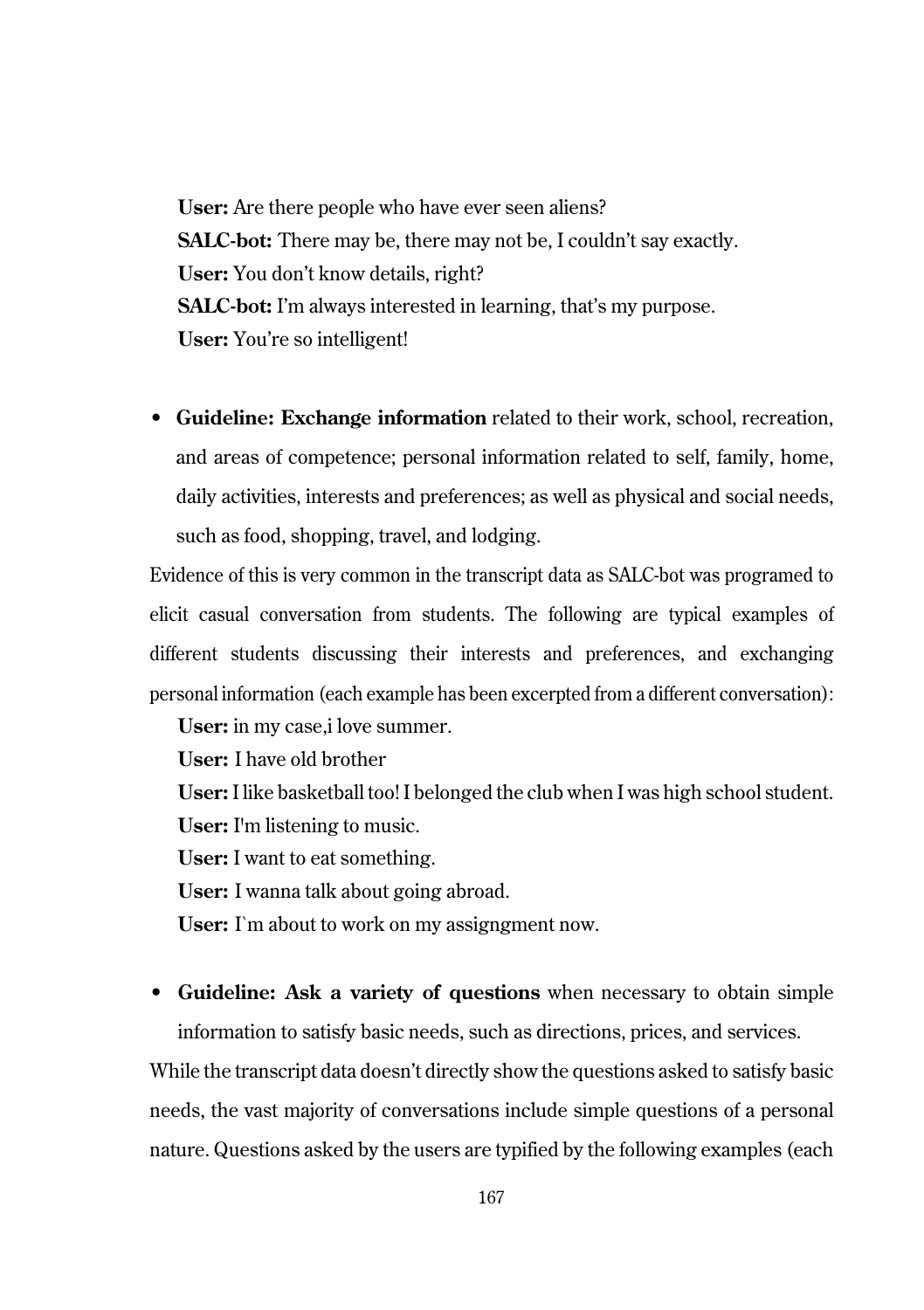example has been excerpted from a different conversation): **User:** Are you boy or girl? **User:** what did you have for your lunch? **User:** anyway, what did you do yesterday? **User:** have you ever been to the UK? **User:** Which caracter in STAR WARS do you like? **User:** What kind of sports do you like?

• **Guideline: Express personal meaning by creating with the language**, in part by combining and recombining known elements and conversational input to produce responses typically consisting of short statements and discrete sentences and strings of sentences.

Due the nature of text chat, interaction typically consists of short sentences and this type of interaction is present throughout the transcripts. As is not possible to know what specific "known elements" that a given user begins the conversation with, it would be very difficult to show the "combining and recombining of known elements" in the user's input. Still, the transcript data shows some possible evidence that this might be occurring when SALC-bot uses relatively low frequency words like "puzzled" or "mood" and the user echoes this language appropriately:

**SALC-bot:** If I had feelings, I would be puzzled now. **User:** Now i am puzzled too

**SALC-bot:** That depends on my mood. **User:** you are so moody

• **Guideline: Narrate and describe** in all major time frames using connected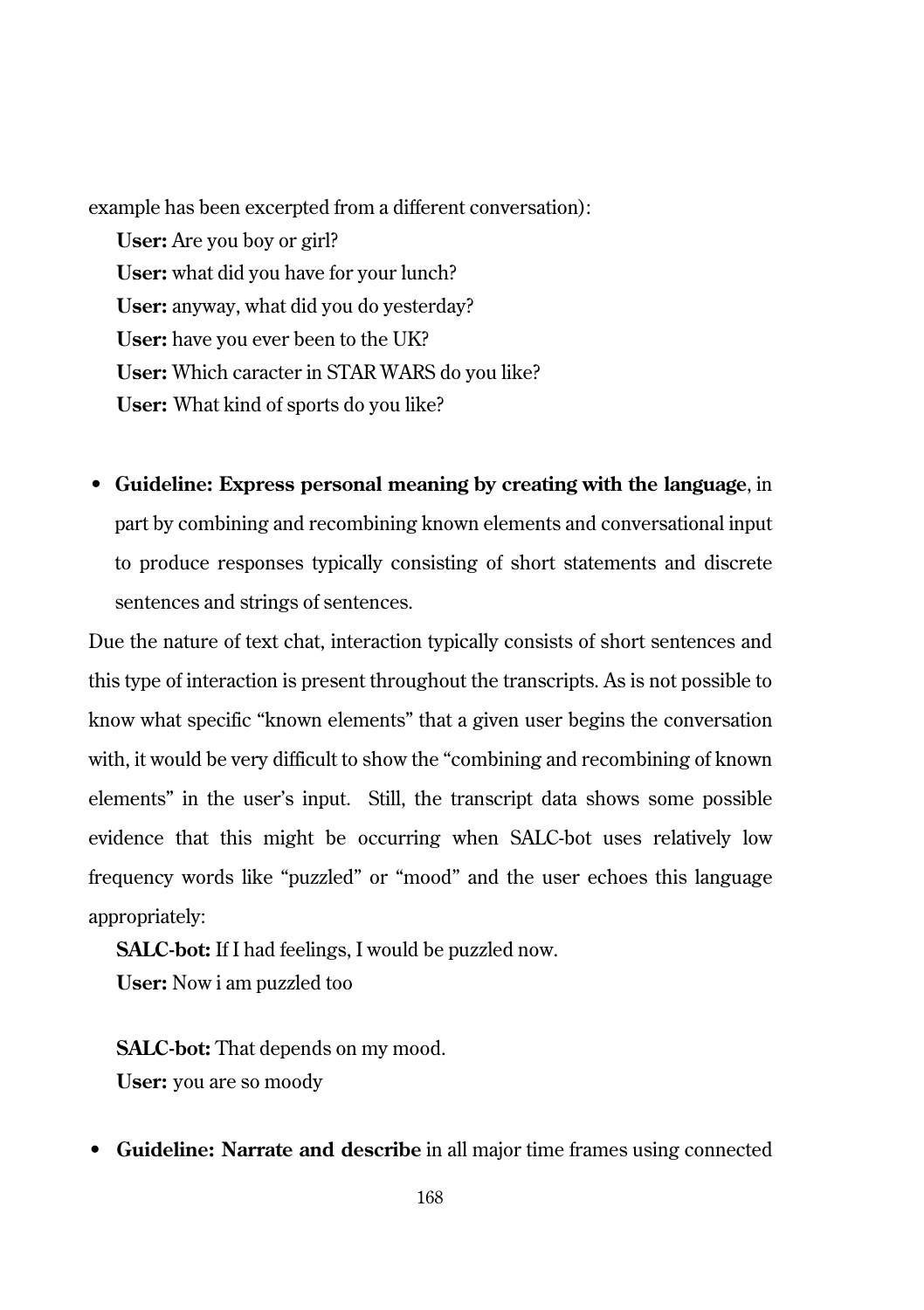discourse.

Of all of the ACTFL guidelines, narration and description was found the least in the transcript data. This could be due to the "chatty" nature of conversations with chatbots. Chatbots parse individual sentences for keywords and are not readily capable of building upon previous remarks, so connected discourse on a single topic also remains sparse in the data. SALC-bot is able to sustain conversations on a limited number of topics, however. The following is one of the few examples of connected description from an individual user:

**SALC-bot:** Are you interested in cars? **User:** no! **SALC-bot:** It's just a mode of transport to you. Do you have one? **User:** no, i don't have much money **SALC-bot:** Are you planning to buy one? **User:** no. I always use train **SALC-bot:** That's not so unusual these days, what's your main reason? **User:** I can't drive car,and my house is close to station **SALC-bot:** To each his own. **User:** that's right

# **Discussion & Conclusions**

This exploratory study has demonstrated that chatbots can be used for meaningful language practice and that students who voluntarily used a chatbot exhibited a level of discourse in line with the ACTFL intermediate level proficiency guidelines.

Coniam (2008) asserts that "chatbots work best when the language input to them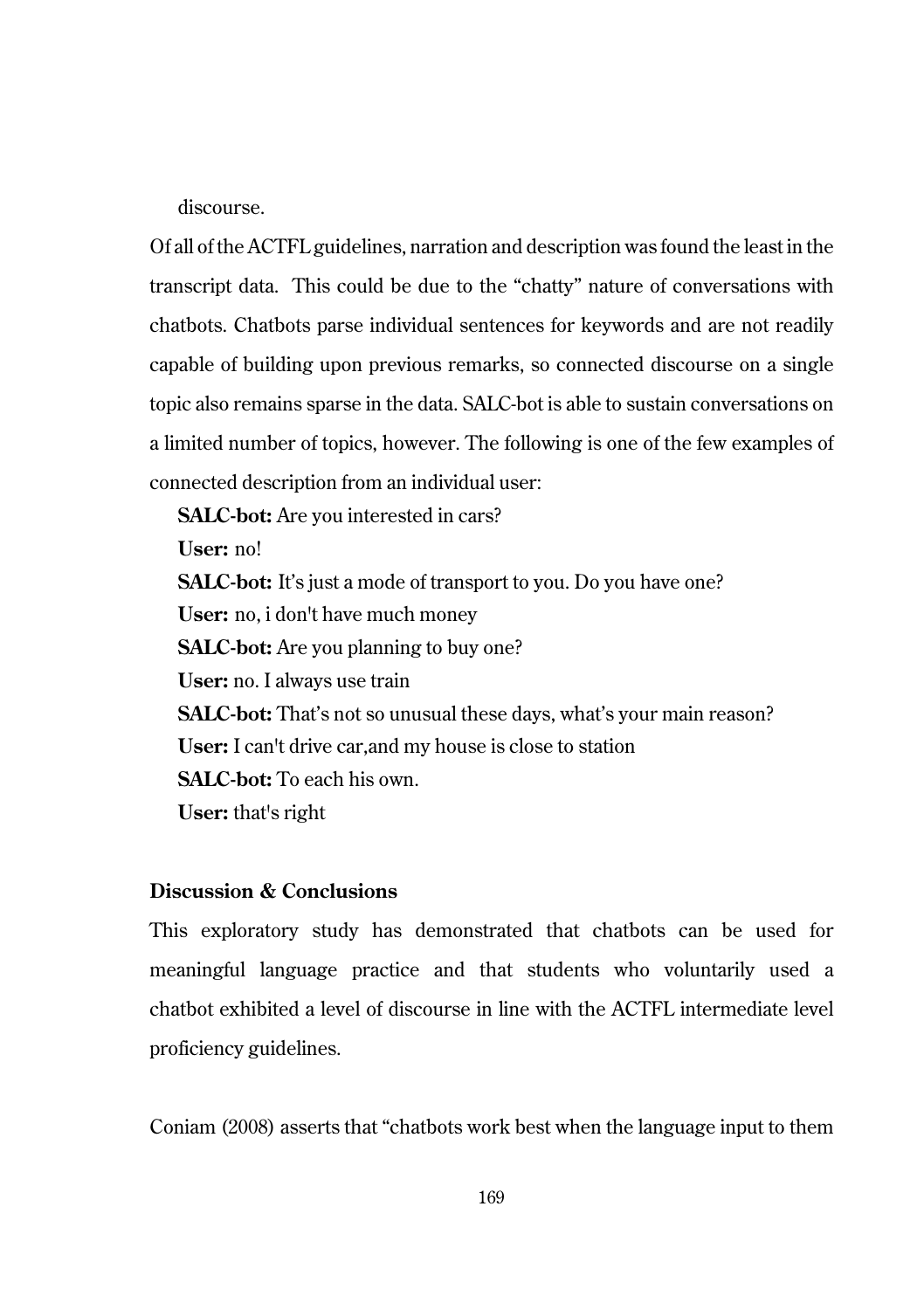consists of one-clause sentences, where the proposition is straightforward, and the topic is an everyday one" and he clearly sees these technical requirements as shortcomings. However, conversing with ease, asking basic questions, and exchanging personal information about everyday life is how ACTFL defines the intermediate proficiency language student. As the above examples illustrate, conversational agents can provide intermediate language students with the opportunities to practice the discourse functions they need at this stage of their language learning.

#### **Acknowledgements**

The researcher would like to express his gratitude to: the RILS Committee for their partial funding of the first portion of this project; the SALC Director for her support; SALC Assistant Directors for their expertise; and the SALC student staff for their suggestions.

#### **References**

- ACTFL. (2012). ACTFL Proficiency Guidelines 2012. Retrieved from http:// actflproficiencyguidelines2012.org/speaking#Intermediate
- Allison, D. (2012). Chatbots in the library: is it time? *Library Hi Tech, 30*(1), 95–107. Doi:10.1108/07378831211213238
- Anderson, T. (2004). Student services in a networked world. In J. Brindley, C. Walti, & O. Zawacki-Richter. (Eds.), *Learner Support in Open, Distance and Online Learning Environments* (pp. 95–108). Oldenburg: Bibliotheksund Informationssystem der Universität Oldenburg.
- Blake, R. J. (2008). New trends using technology in the language curriculium. *Annual Review of Applied Linguistics, 27*. Doi:10.1017/S0267190508070049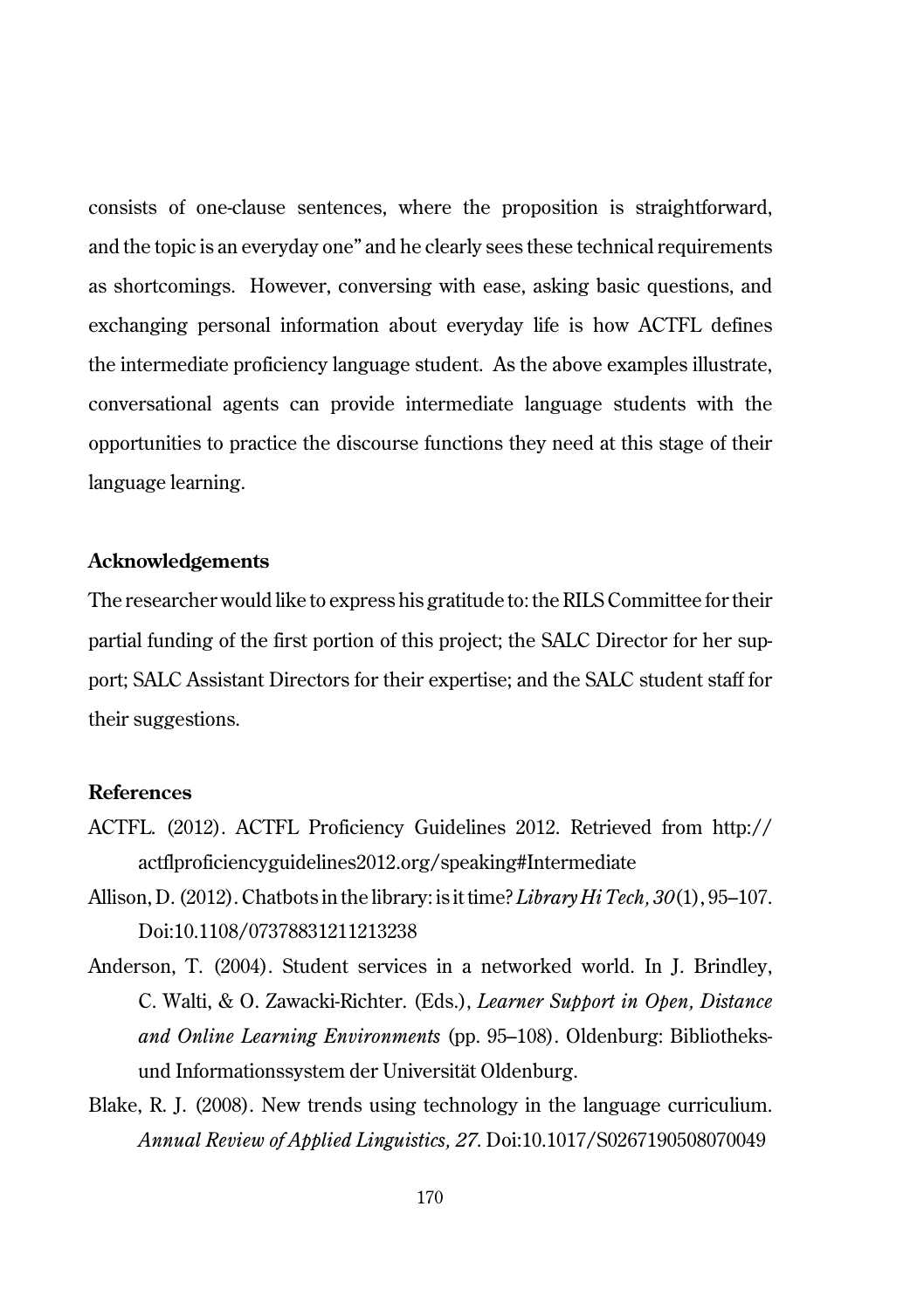Chantarotwong, B. (2005). The learning chatbot. Final year project. Retrieved from http://citeseerx.ist.psu.edu/viewdoc/download?doi=10.1.1.92.480& rep= rep1&type=pdf

- Chatbots.org: the largest website worldwide on intelligent avatars. (n.d.). Chatbots.org. Retrieved November 11, 2013, from http://www.chatbots.org/synonyms/
- Chun, D. M. (1998). Using computer-assisted class discussion to facilitate the acquisition of interactive competence. In J. Swaffer, S. Romano, P. Markley, & K. Arers. (Eds.) *Language learning online: Theory and practice in the ESL and L2 computer classroom*, 57–80.
- Coniam, D. (2008). An evaluation of chatbots as software aids to learning English as a second language. *EuroCALL Review, 13.* Retrieved from http://www.eurocall-languages.org/review/13/index.html
- Dent, V. F. (2007). Intelligent agent concepts in the modern library. *Library Hi Tech, 25*(1), 108–125. Doi:10.1108/07378830710735894
- Fryer, L. (2006). Bots for language learning. *The Language Teacher, 30*(8), 33–34.
- Fryer, L., & Carpenter, R. (2006). Emerging technologies: Bots as language learning tools. *Language Learning & Technology, 10*(3), 8–14.
- Jia, J. (2004). The study of the application of a web-based chatbot system on the teaching of foreign languages. In *Proceedings of SITE* (pp. 1201–1207). Chesapeake, VA: AACE.
- Kopp, S., Gesellensetter, L., Krämer, N., & Wachsmuth, I. (2005). A conversational agent as museum guide–design and evaluation of a real-world application. In *Intelligent Virtual Agents, Proceedings* (Vol. 3661, pp. 329–343). Berlin: Springer.
- Lehtinen, B. (2008). Accessing language using online chatbots. *Peerspectives*, (1), 3–6.